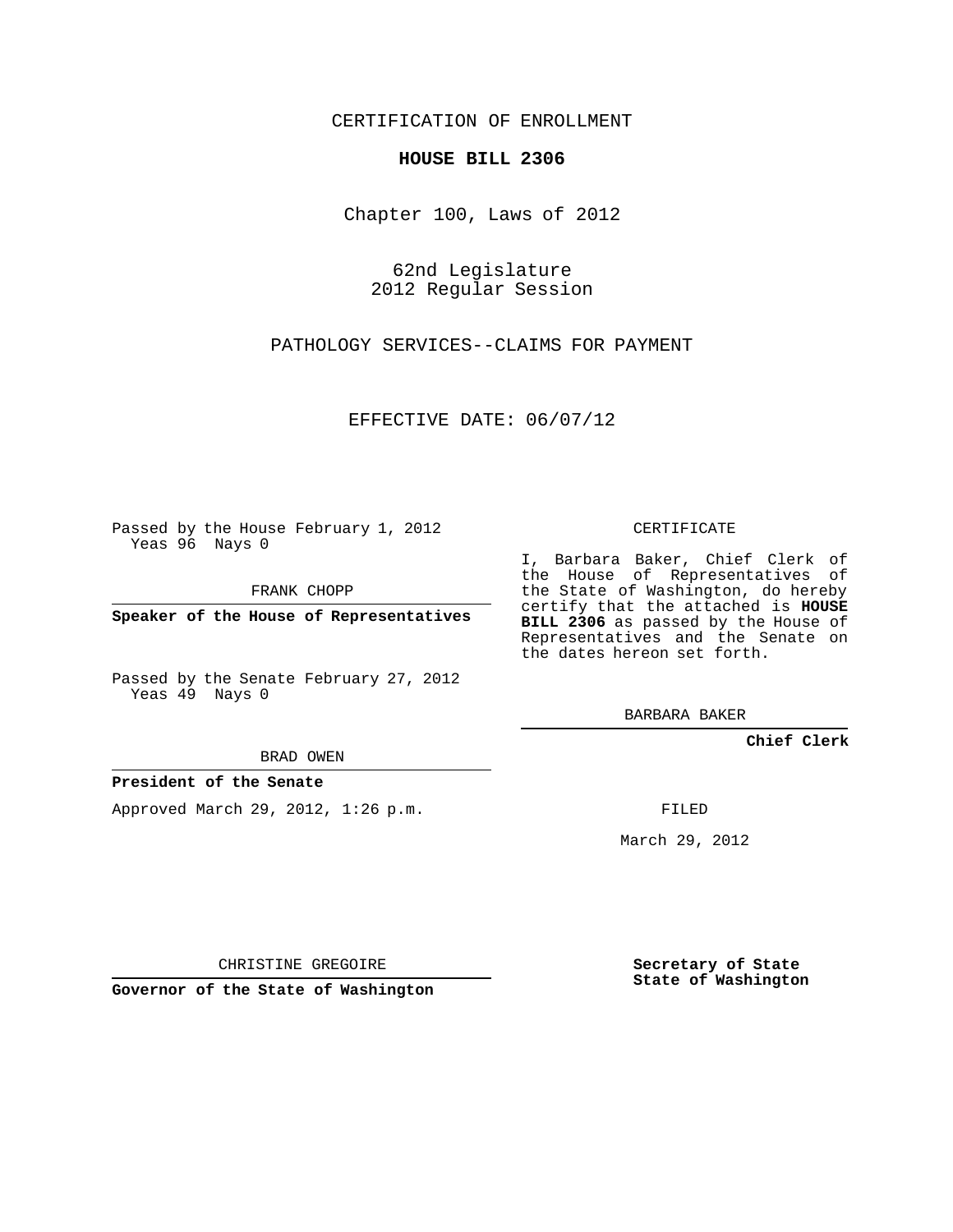## **HOUSE BILL 2306** \_\_\_\_\_\_\_\_\_\_\_\_\_\_\_\_\_\_\_\_\_\_\_\_\_\_\_\_\_\_\_\_\_\_\_\_\_\_\_\_\_\_\_\_\_

\_\_\_\_\_\_\_\_\_\_\_\_\_\_\_\_\_\_\_\_\_\_\_\_\_\_\_\_\_\_\_\_\_\_\_\_\_\_\_\_\_\_\_\_\_

Passed Legislature - 2012 Regular Session

**State of Washington 62nd Legislature 2012 Regular Session**

**By** Representatives Hinkle and Green

Read first time 01/11/12. Referred to Committee on Health Care & Wellness.

 1 AN ACT Relating to authorizing the presentation of claims for 2 payment for pathology services to direct patient-provider primary care 3 practices; amending RCW 48.43.081; and creating a new section.

4 BE IT ENACTED BY THE LEGISLATURE OF THE STATE OF WASHINGTON:

 5 **Sec. 1.** RCW 48.43.081 and 2011 c 128 s 1 are each amended to read 6 as follows:

 (1) A clinical laboratory or physician, located in this state, or in another state, providing anatomic pathology services for patients in this state, shall present or cause to be presented a claim, bill, or demand for payment for these services only to the following:

11 (a) The patient;

12 (b) The responsible insurer or other third-party payer;

13 (c) The hospital, public health clinic, or nonprofit health clinic 14 ordering such services;

15 (d) A direct patient-provider primary care practice regulated by 16 chapter 48.150 RCW, provided the practice:

17 (i) Is in compliance with all applicable provisions of law to 18 regulate that practice;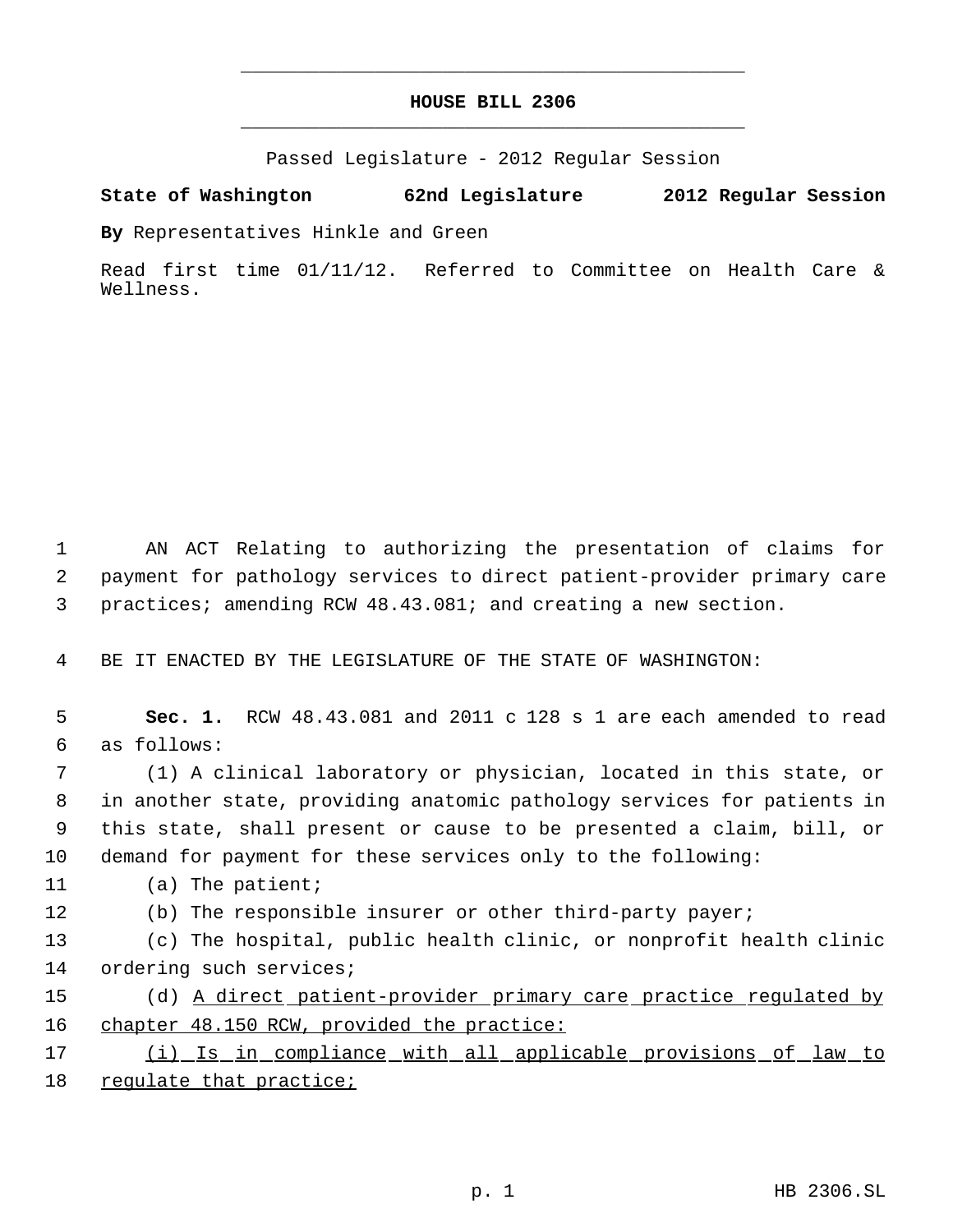(ii) Has furnished a written confirmation to the physician or 2 laboratory providing the anatomic pathology service that the patient is not covered for anatomic pathology services under any health insurance plan or program;

 (iii) Furnishes the patient with an itemized bill that does not, directly or indirectly, mark up or increase the actual amount billed by 7 the physician or clinical laboratory that performed the service; and

8 (iv) Discloses to the patient, through printed material or through 9 a web site, that all anatomic pathology services are billed at exactly the amount charged for the service by the physician or laboratory that provided the service, and the identity of the provider;

 (e) The referring laboratory, excluding a laboratory of a physician's office or group practice that does not perform the professional component of the anatomic pathology service for which such claim, bill, or demand is presented; or

16 ( $(\langle e \rangle)$ ) (f) Governmental agencies or their specified public or private agent, agency, or organization on behalf of the recipient of the services.

 (2) Except for a physician at a referring laboratory that has been 20 billed pursuant to subsection  $(1)(d)$  or (6) of this section, no licensed practitioner in the state may, directly or indirectly, charge, bill, or otherwise solicit payment for anatomic pathology services unless such services were rendered personally by the licensed practitioner or under the licensed practitioner's direct supervision in accordance with section 353 of the public health service act (42 U.S.C. Sec. 263a).

 (3) No patient, insurer, third-party payer, hospital, public health clinic, or nonprofit health clinic may be required to reimburse any licensed practitioner for charges or claims submitted in violation of this section.

 (4) Nothing in this section may be construed to mandate the assignment of benefits for anatomic pathology services as defined in this section.

 (5) For purposes of this section, "anatomic pathology services" means:

 (a) Histopathology or surgical pathology, meaning the gross and microscopic examination performed by a physician or under the supervision of a physician, including histologic processing;